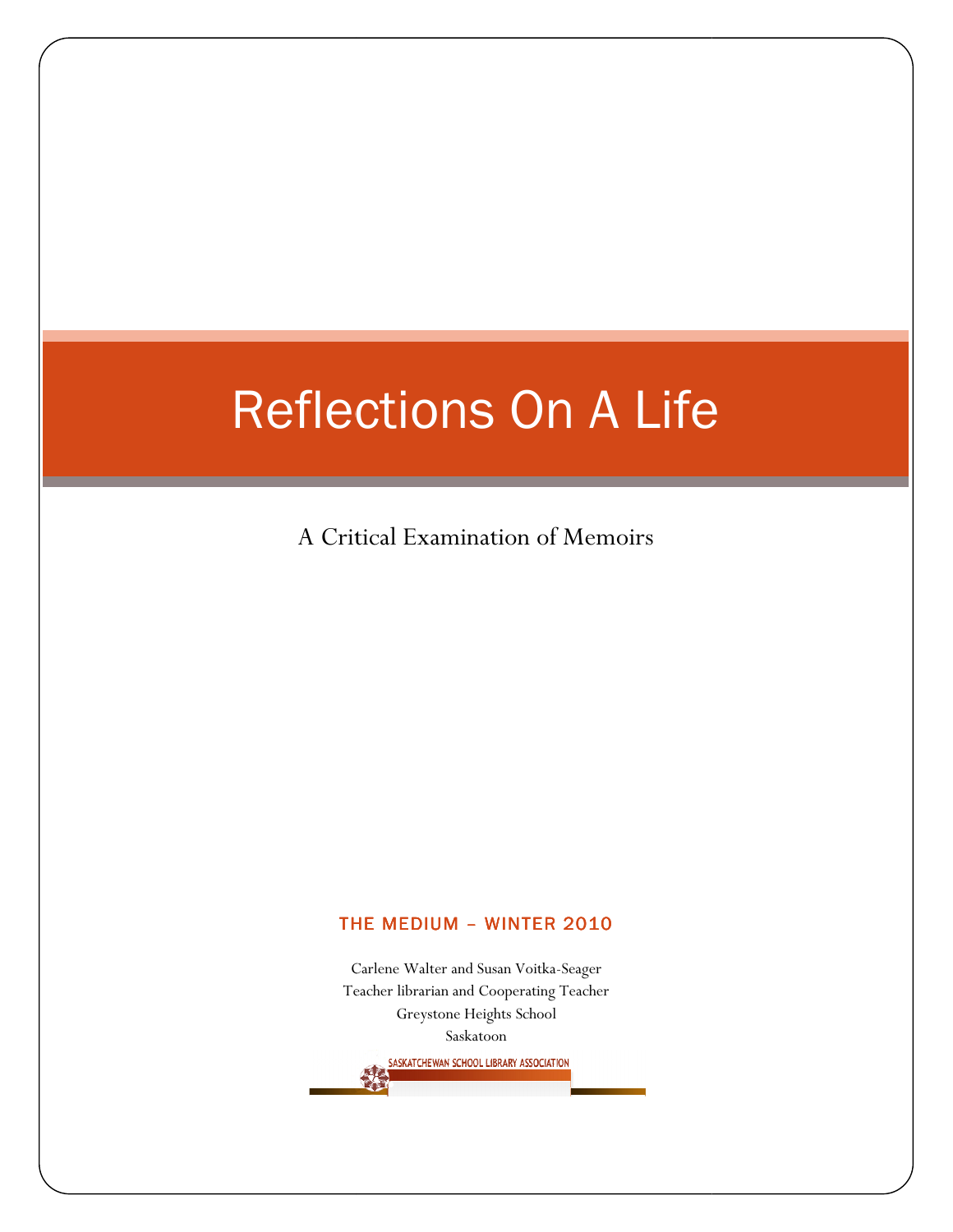**Critical Examination of Memoirs** 

## **TABLE OF CONTENTS**

| STUDYING MEMOIR STRUCTURES AND THE QUALITIES OF SUCCESSFUL MEMOIR 14 |  |
|----------------------------------------------------------------------|--|
|                                                                      |  |
|                                                                      |  |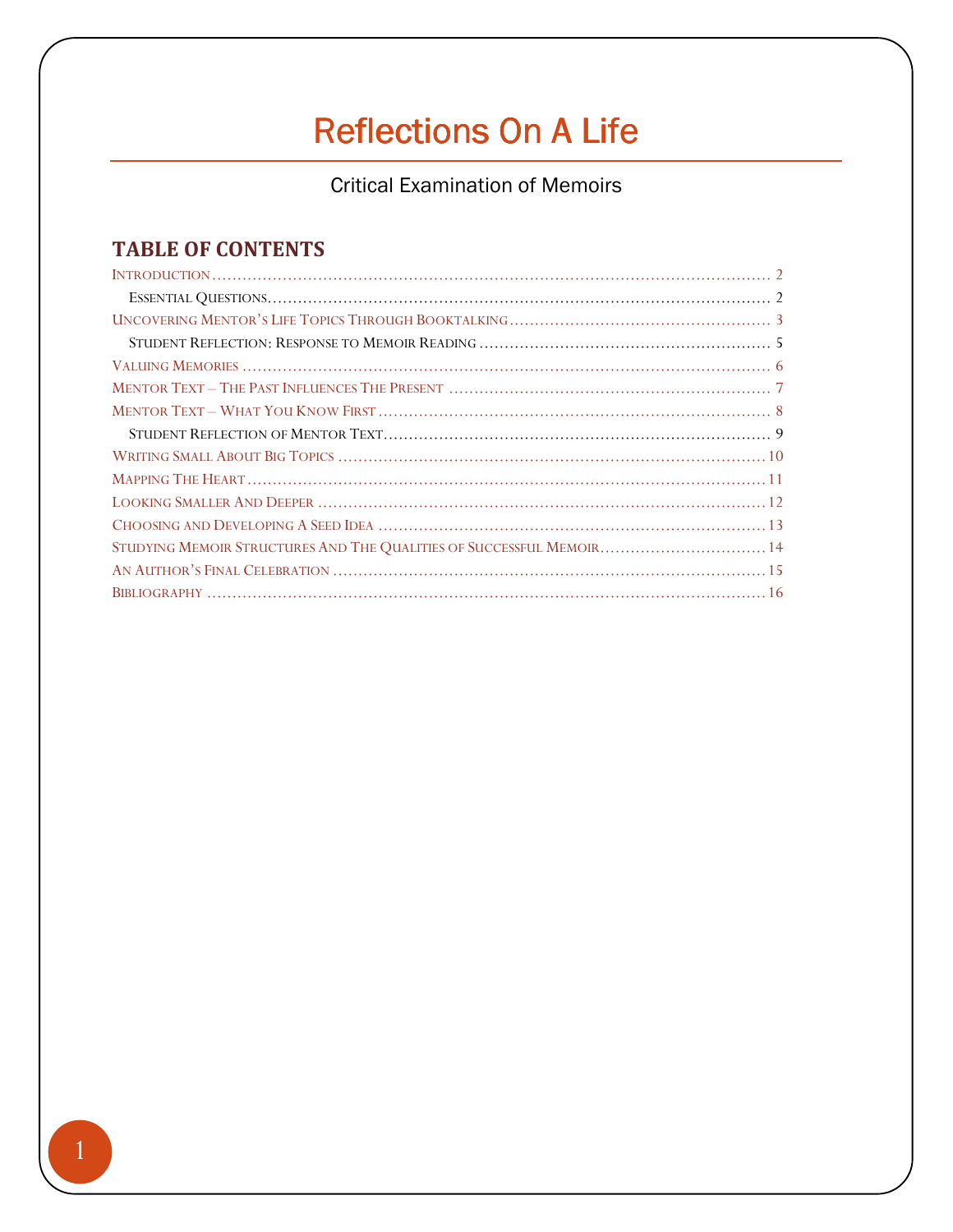### Critical Examination of Memoirs

### Introduction

Writing memoirs means illuminating "places that hide in your heart" (Heard, 1998). The writing of a memoir involves a soul struggling search for the themes that lie deep within their hearts and are constantly replayed in their brains. Unlike an autobiography, memoir is not the story of one's entire life but an attempt to present a vital piece.

Throughout this unit, students will be asked to critically think about the importance of memory and history in their lives and in larger historical contexts. Through mentor texts, students will understand the nature of memoir and reflect analytically and critically for descriptive techniques to employ in their personal writing. The essential questions present avenues in which to elicit the subject of their memoir and to explore different ways to present their slice of life.

### Essential Questions

- 1. Why is memory and history in my own life and in larger historical contexts critically important to recall and to value?
- 2. What can I learn about structuring my memoir from studying mentor texts?
- 3. How can I show myself and my life through my memory?
- 4. How can memories be structured to make my writing powerful, honest, graceful, intimate, and significant?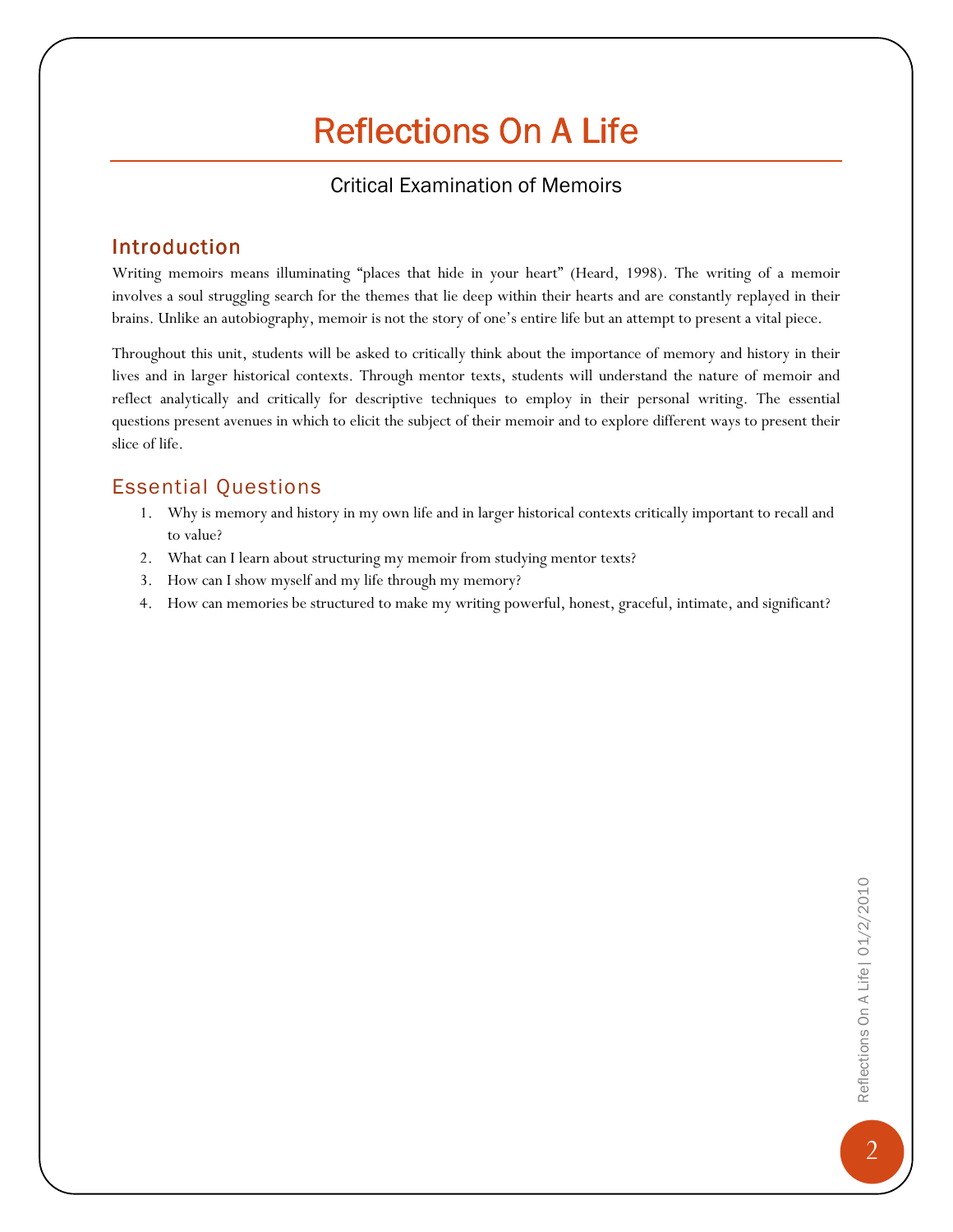### Introducing Memoirs

## Uncovering Mentor's Life Topics Through Booktalking

Students will first choose a memoir to read because great literature calls us from our hiding places, helping us to bring ourselves to the page (Calkins, 2001). In addition, the reading of memoirs allows students to have a constant mentor text to notice structure and craft.

- 1. Booktalk the novels cited in the bibliography.
- 2. Distribute Reflections On A Life: Mentor Texts, a list of the booktalked memoirs, to facilitate students' marking of their top three novel selections.
- 3. Discuss Student Reflection: Response to Memoir Reading as a form for synthesizing their understanding of the novel.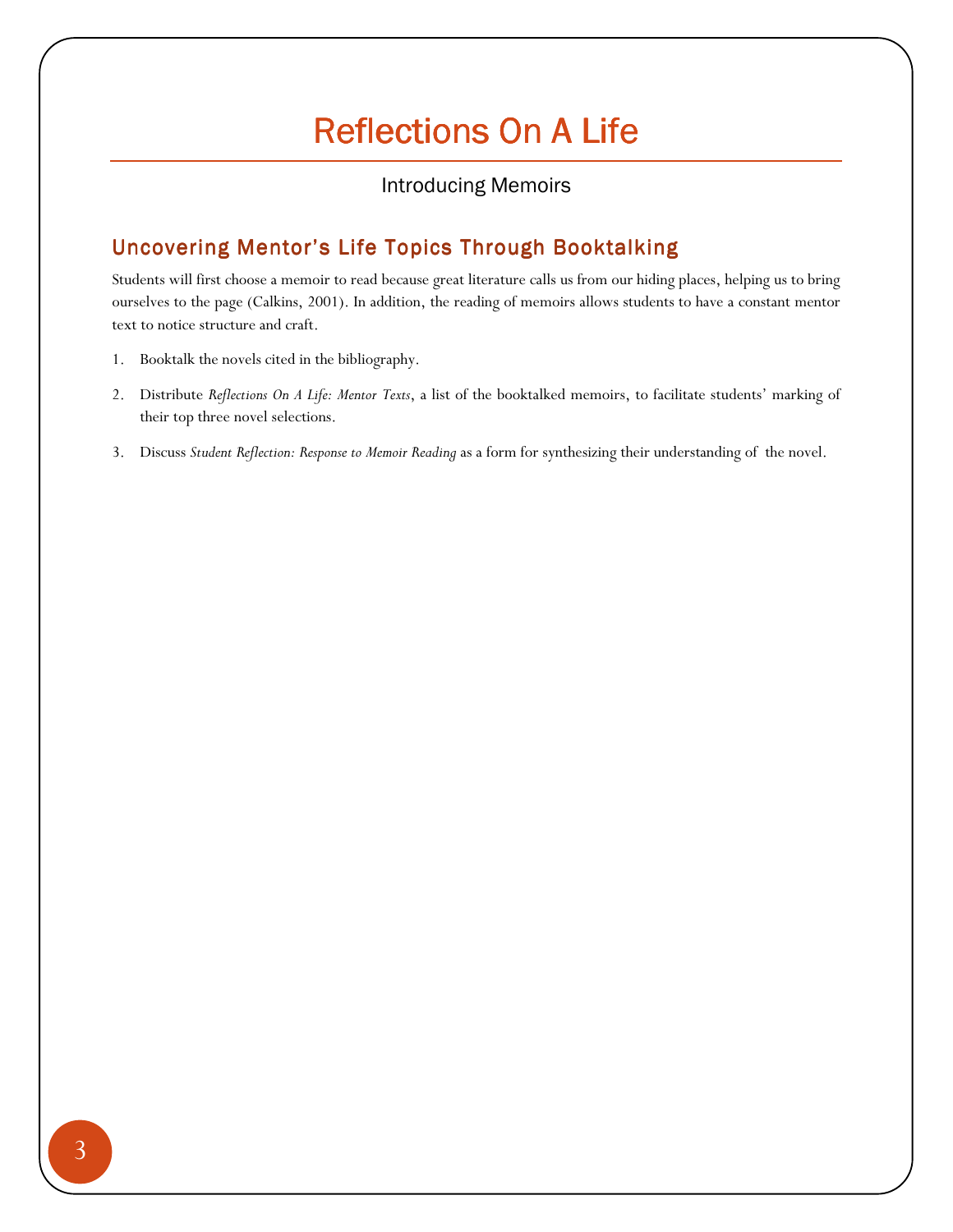Mentor Texts

Indicate your first, second, and third choice of memoir to read.

Little By Little A Memoir - Jean Little A Girl from Yamhill - Beverley Cleary Exiled: Memoirs Of A Camel - Kathleen Karr Sing a Song of Tuna Fish - Esme R. Codell Don't Tell the Girls: A Family Memoir - Patricia Reilly Giff Three Cups Of Tea Young Readers Edition - Greg Mortenson Been to Yesterdays: Poems of a Life - Lee Bennett Hopkins When I Was Your Age - Amy Ehrlich Notebooks of Melanin Sun - Jacqueline Woodson Journey - Patricia MacLachlan Childtimes - Eloise Greenfield Marshfield Dreams: When I Was a Kid - Ralph Fletcher Hey World, Here I Am! - Jean Little The House on Mango Street - Sandra Cisneros Knots In My Yo-Yo String - Jerry Spinelli Small Steps: The Year I Got Polio - Peg Kehret A Boy In War - Jan de Groot The Dog Who Wouldn't Be - Farley Mowat Bad Boy - Walter Dean Myers How Angel Peterson Got His Name - Gary Paulsen But I'll Be Back Again - Cynthia Rylant The Lost Childhood: A Memoir - Yehuda Nir The Moon and I - Betsy Byars No Pretty Pictures - Anita Lobel A Circle Of Quiet - Madeleine L'Engle

Reflections On A Life| 01/2/2010 Reflections On A Life | 01/2/2010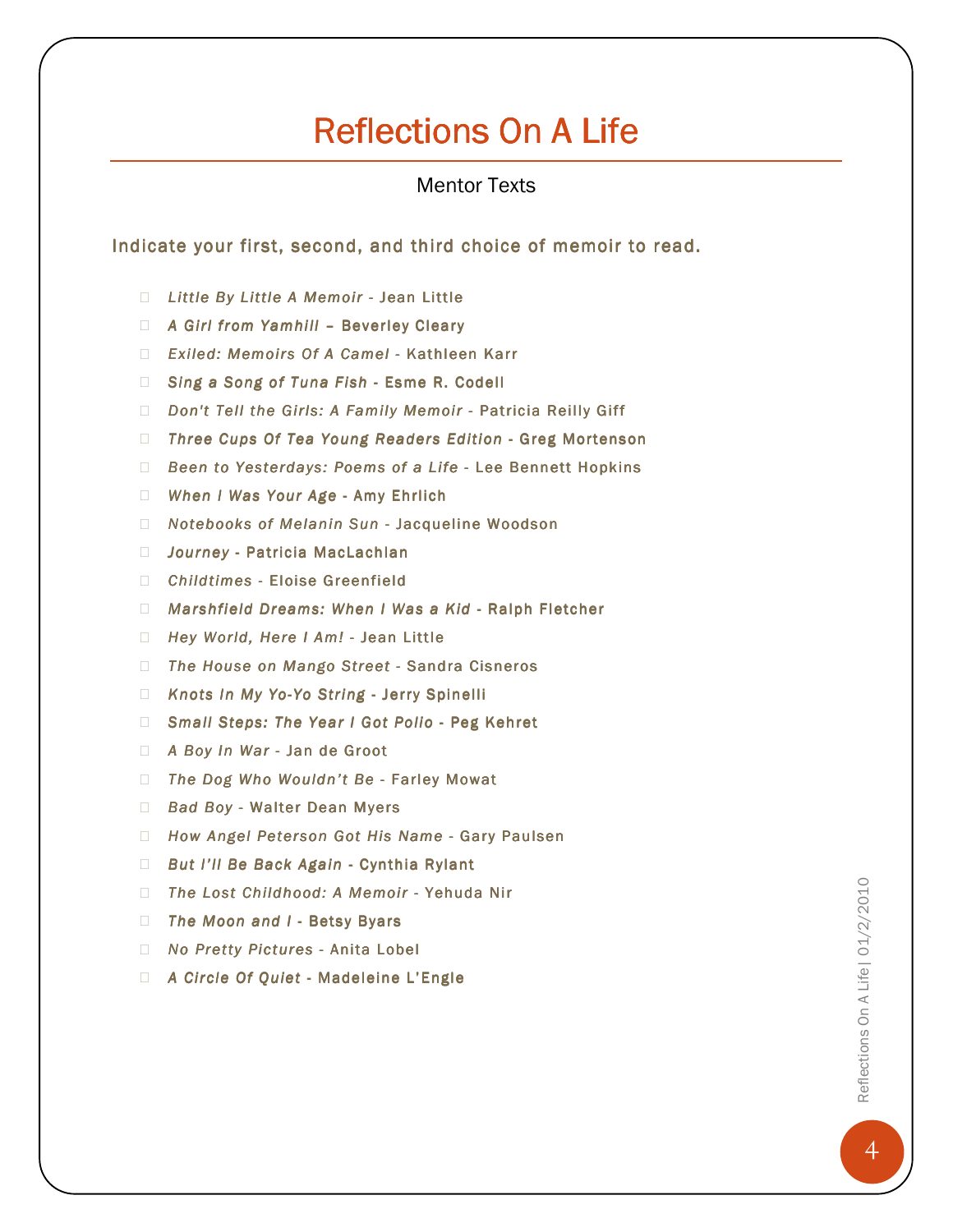Introducing Memoirs



## Student Reflection: Response to Memoir Reading

Name: \_\_\_\_\_\_\_\_\_\_\_\_\_\_\_\_\_\_\_\_\_\_\_\_\_\_\_\_\_\_\_\_\_\_\_\_ \_\_\_\_\_\_\_\_\_\_\_\_\_\_\_\_\_\_\_\_\_\_\_\_\_\_\_\_\_\_\_\_\_\_\_\_

Book Title: \_\_\_\_\_\_\_\_\_\_\_\_\_\_\_\_\_\_\_\_\_\_\_\_\_\_\_\_\_\_\_\_\_\_\_

Remember the qualities of an effective memoir that we applied to our writing earlier in the term. Which one of these applies to your novel? Explain why they relate to your novel, or perhaps why they did not.

The following prompts can be used to focus your book response. Choose at least three to respond to. Challenge yourself to think deeply and respond critically. yourself to think deeply and respond critically.<br>
I like the way the author . . .<br>
I was surprised when/angry about/moved by . . .<br>
I do not understand why the author . . .<br>
The book reminded me of . . .<br>
The structure of g prompts can be used to focus your book response. Choose at least three to respond to. Challenge<br>ink deeply and respond critically.<br>  $\begin{split} \text{the way the author}\ \ldots \end{split}$   $\begin{split} \text{substituting the following:} \end{split}$   $\begin{split} \text{substituting the author}\ \ldots \end{split}$ 

I like the way the author . . .

I wish that . . .

I was surprised when/angry about/moved by . . .

I do not understand why the author . . .

The book reminded me of . . .

The structure of this book . . .

The genre of this book . . .

Other connections or understandings that arose from my reading include . . .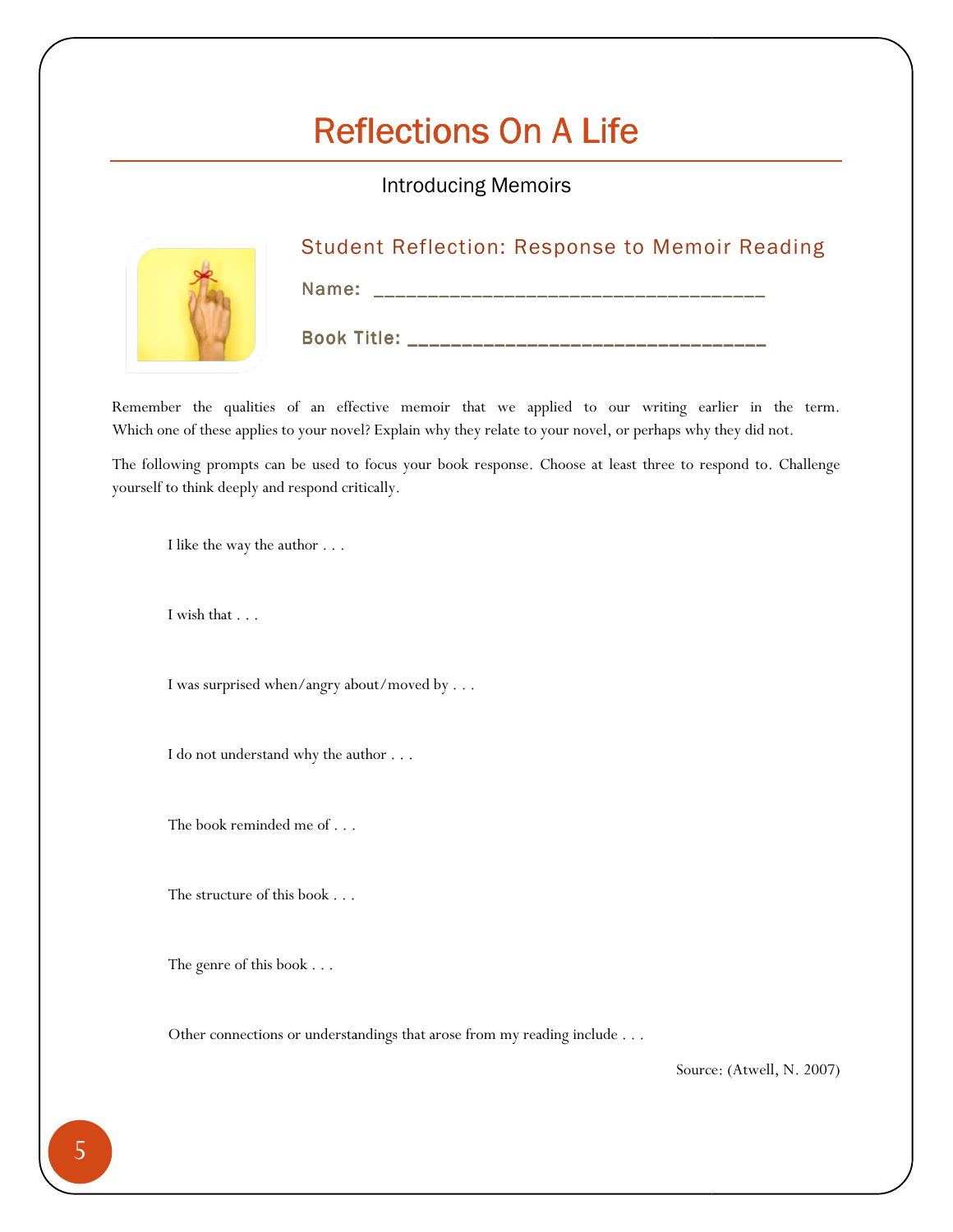## Critical Examination of Memoirs

## **Valuing Memories**

#### Source: "Memories Matter", ReadWriteThink

In this session, students "discuss the importance of having a recorded history of humanity as they gain a deeper understanding of the horror of Jonas's dystopian society in Lois Lowry's The Giver. This understanding generates a keen interest in and context for the descriptive writing of students' own history" ("Memories Matter", ReadWriteThink).

- 1. Display the Excerpt from Chapter 10 of The Giver.
- 2. Focusing on The Giver's comments about wisdom and shaping the future, facilitate a brief discussion of the importance of memory and history.
- 3. Encourage students to use examples from their lives, history, and the novel to support their points.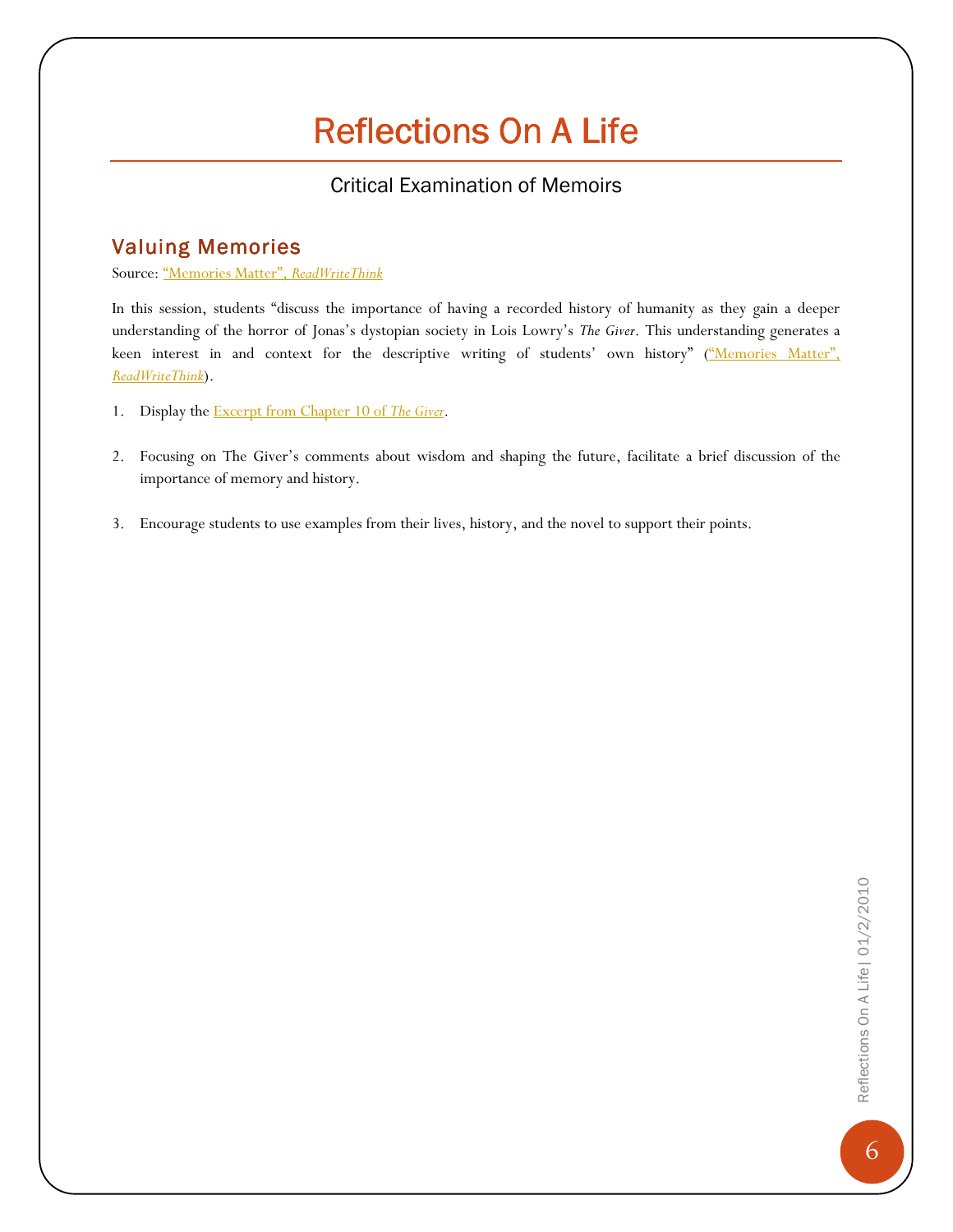### Critical Examination of Memoirs

## Mentor Text - The Past Influences The Present

Source: Family Memoir, Read Write Think

In this session, mentor texts will serve as models for students' growing understanding of memoir.

- 1. Listen to the NPR podcast in which Walter Dean Myers talks about the importance of storytelling, writing his memoirs, and using photographs as inspiration.
- 2. Ask students to identify the focus of the podcast, and the time that prompted writing Bad Boy which Zinsser describes as the "time in the writer's life that was unusually vivid".
- 3. Discuss what students understand, from reading and from writing, the nature of memoir.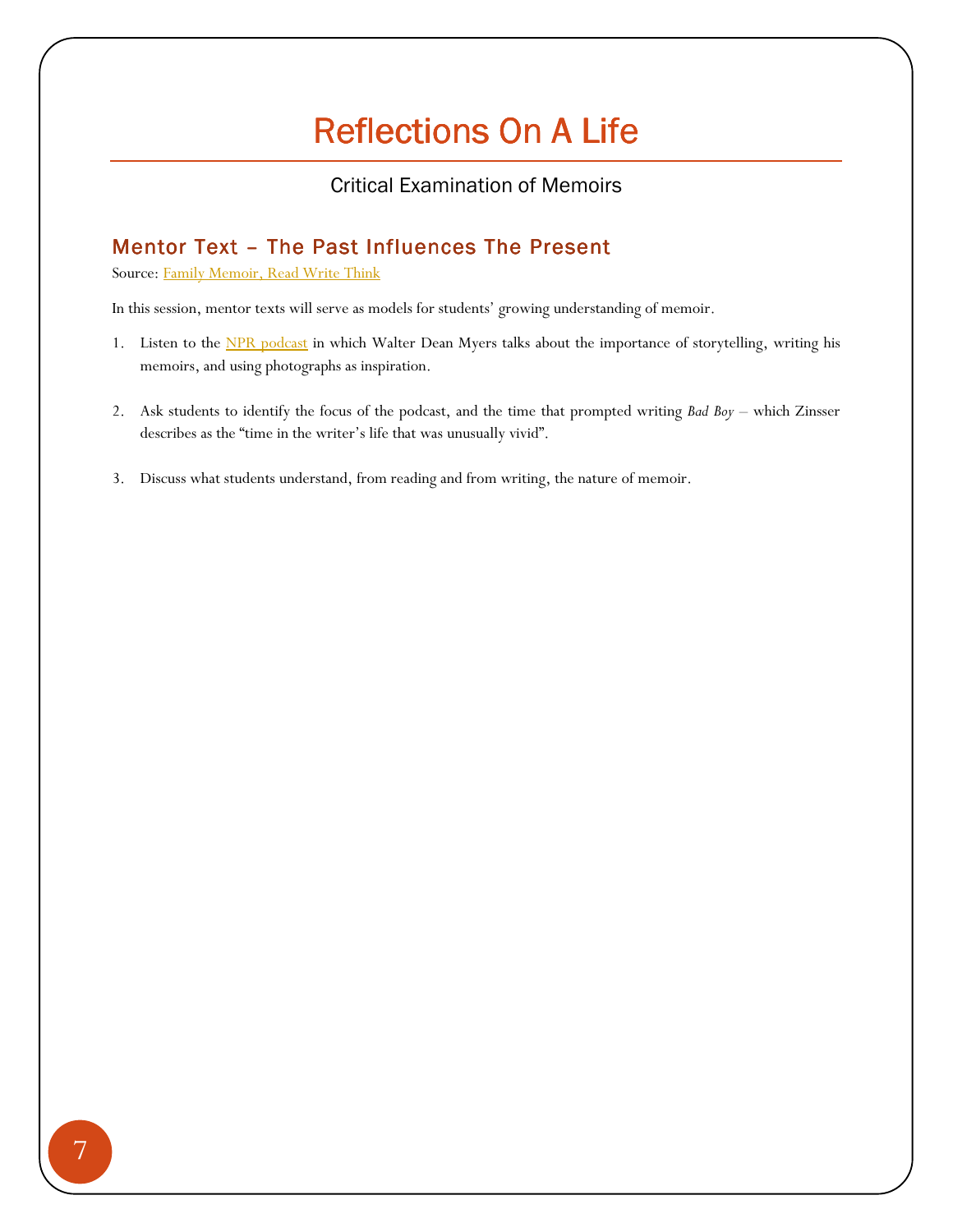### Critical Examination of Memoirs

## Mentor Text - What You Know First

- 1. In the next sessions, present students with mentor texts.
	- What You Know First (MacLauchlan)
	- When The Relatives Came (Rylant)
- 2. Read an excerpt of the text. Model how to leave tracks of your thinking using a think aloud.
- 3. Distribute a copy of the mentor text. Ask students to leave tracks of their thinking to point out words and/or details that they find powerful.
- 4. Reconvene as a class. Record their response on the board or on chart paper.
- 5. Once the list is compiled, conduct a discussion about why the words are powerful. Note the qualities of powerful words on the board or chart paper as well.
- 6. Return to the Memoir Definition, and ask students to identify the focus of the picture books, and the time that prompted this book—what Zinsser describes as the "time in the writer's life that was unusually vivid".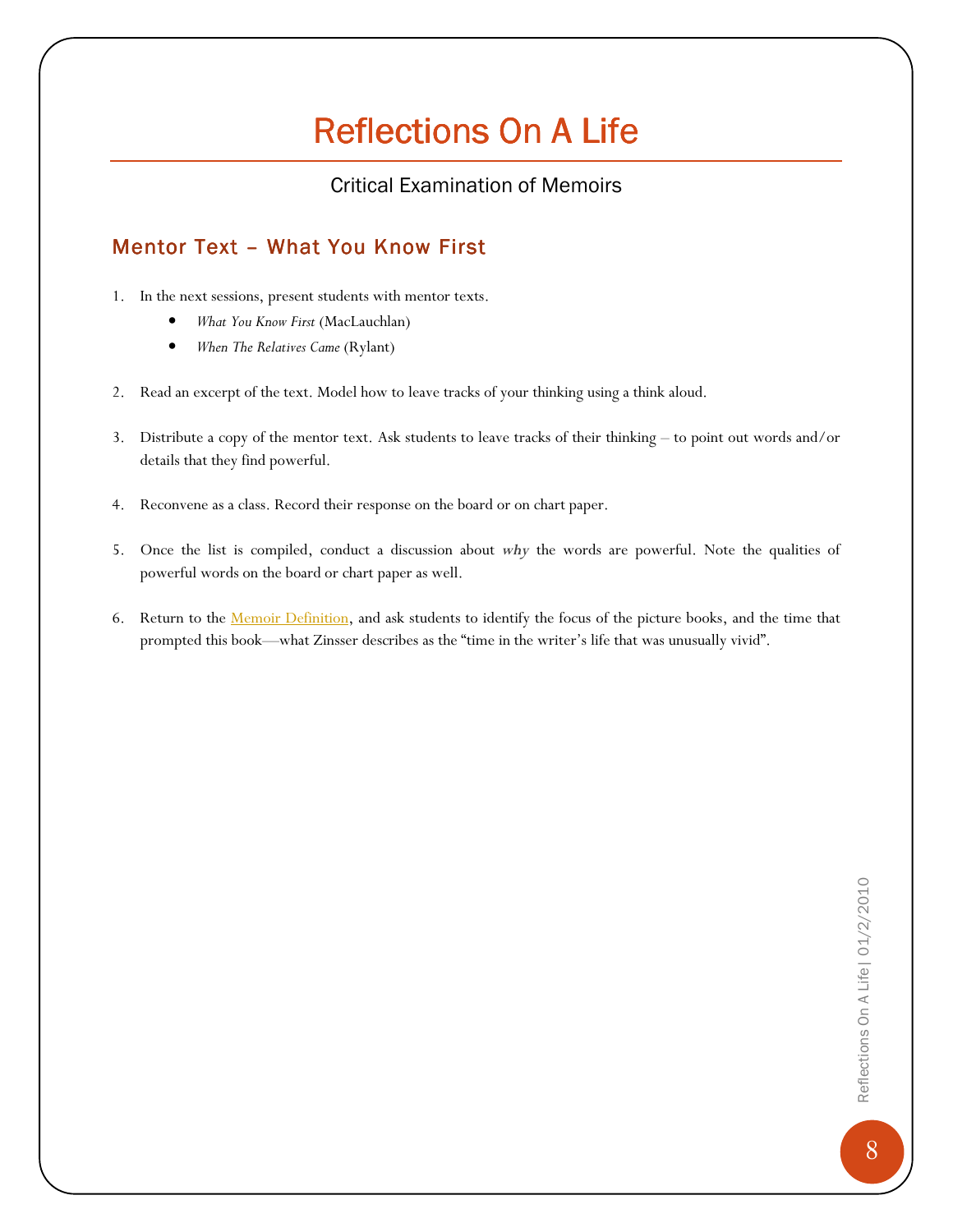### Critical Examination of Memoirs

#### **Student Reflection of Mentor Text**

Source: (Atwell, N. 2007)

1. Challenge students to reflect upon their novel they selected from the first lesson with the lens of "What makes this a quality memoir?". The following questions can guide the reflection:

Copy one or two sentences that you find especially powerful. What makes them powerful? (Some suggestions might be: powerful words, rhythm of the sentences, details, images.)

Is this text a successful memoir? Why or why not?

- 2. Discuss the author's method for instilling a "So What?"- a sense of purpose for writing about this topic.
- 3. Invite students to reflect upon those criteria as they write memoir. As writers, do they instigate a feeling that this subject matters, a subject that will allow they to go below the surface, to push their thinking, and find meaning in the experiences, ideas, and feelings.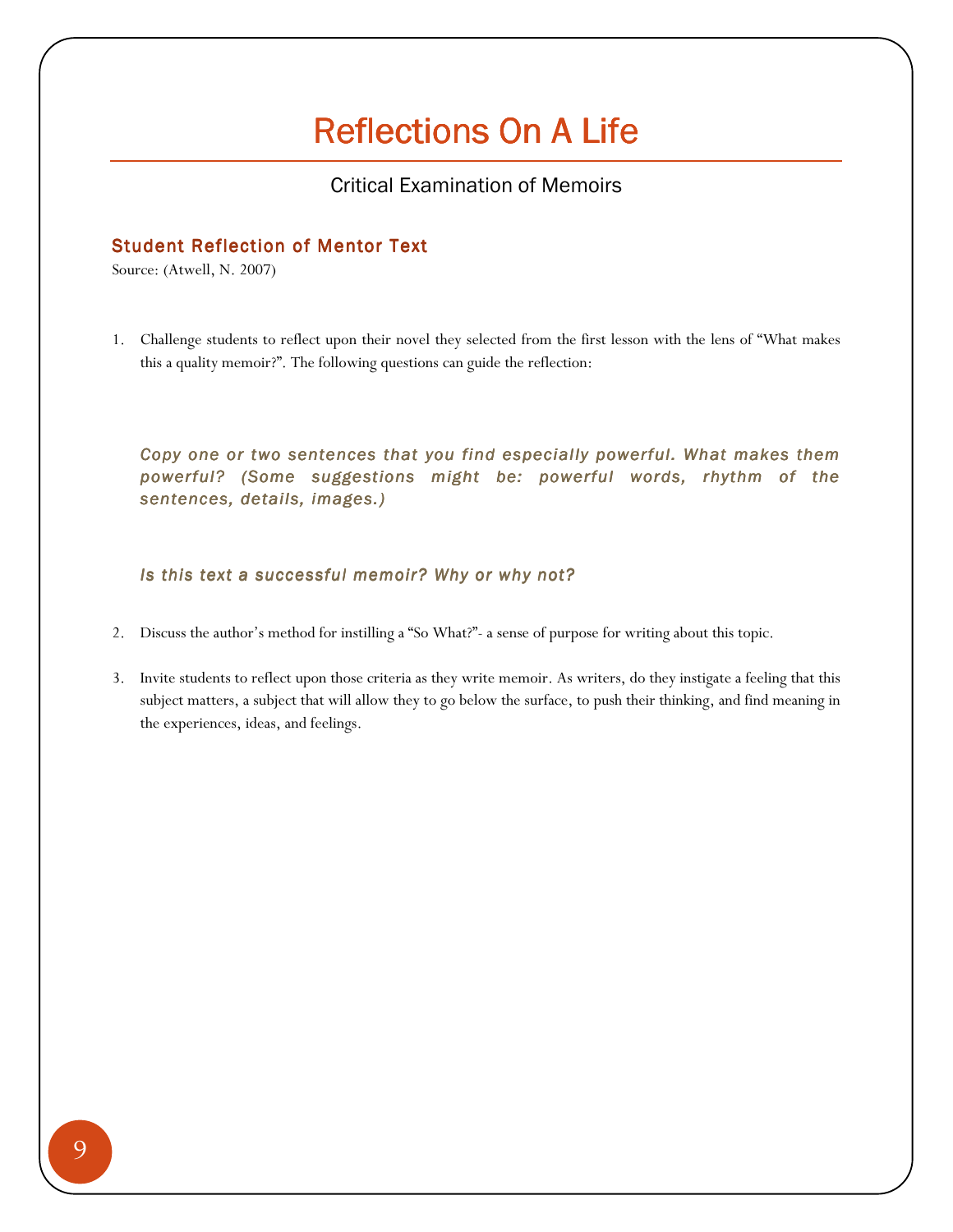## Critical Examination of Memoirs

## **Writing Small About Big Topics**

Source: Caulkins, L. (2006). "Writing Small About Big Topics". Memoir: The Art Of Writing Well.

- 1. Inform students that the bigger the topic, the smaller one will need to write.
- 2. Suggest that writers need to write with topics that are both big...and small. Share Crow Call by Lois Lowry, a text in which the writer has used tiny details to convey a Life Topic. Other mentor texts could include de Paola's The Art Lesson or Rylant's When I Was Young in the Mountains.
- 3. Punctuate how the author has written about a huge Life Topic and embedded that Life Topic into a Small Moment story (Calkins, 2006).
- 4. Revisit the stories by MacLachlan and Rylant how did the author write small about a big topic?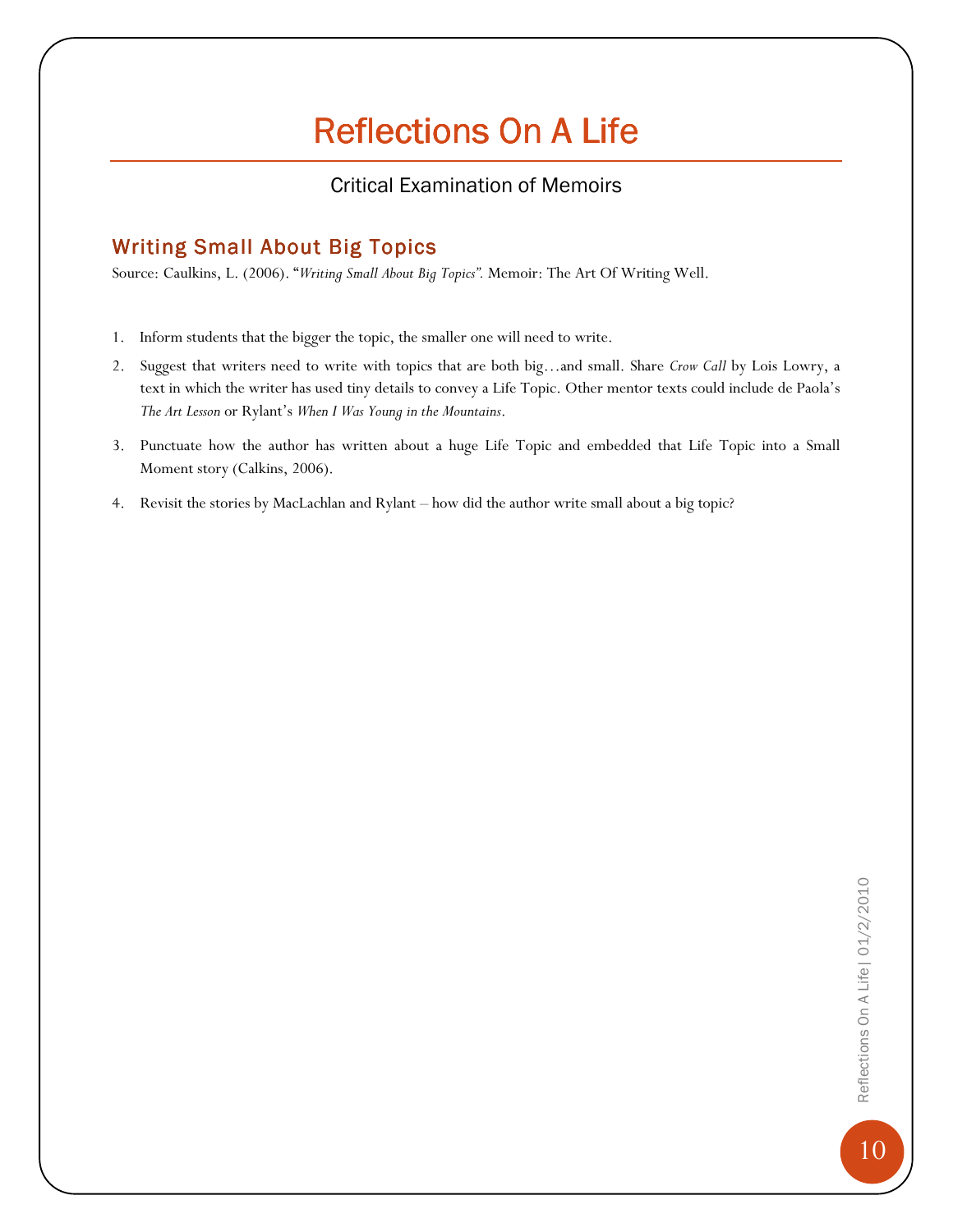## Critical Examination of Memoirs

## **Mapping The Heart**

Source: Atwell, N. (2007). "Heart Mapping". Lessons From Writers.

- 1. Invite students to begin searching their mind for memories that continually live in their heart.
- 2. Display a heart map– "a literal drawing of where our feelings reside, students explore the territory of their feelings and map memories, objects, people, places, and comforts that remain in their heart" (Atwell, 2007).
- 3. Invite students to look for common themes in their writing. Calkins (2006) states that "many great writers agree that most of us, as writers, have a few great Life Topics that we continually revisit". Ask students to consider these threads as potential seed ideas for their memoir.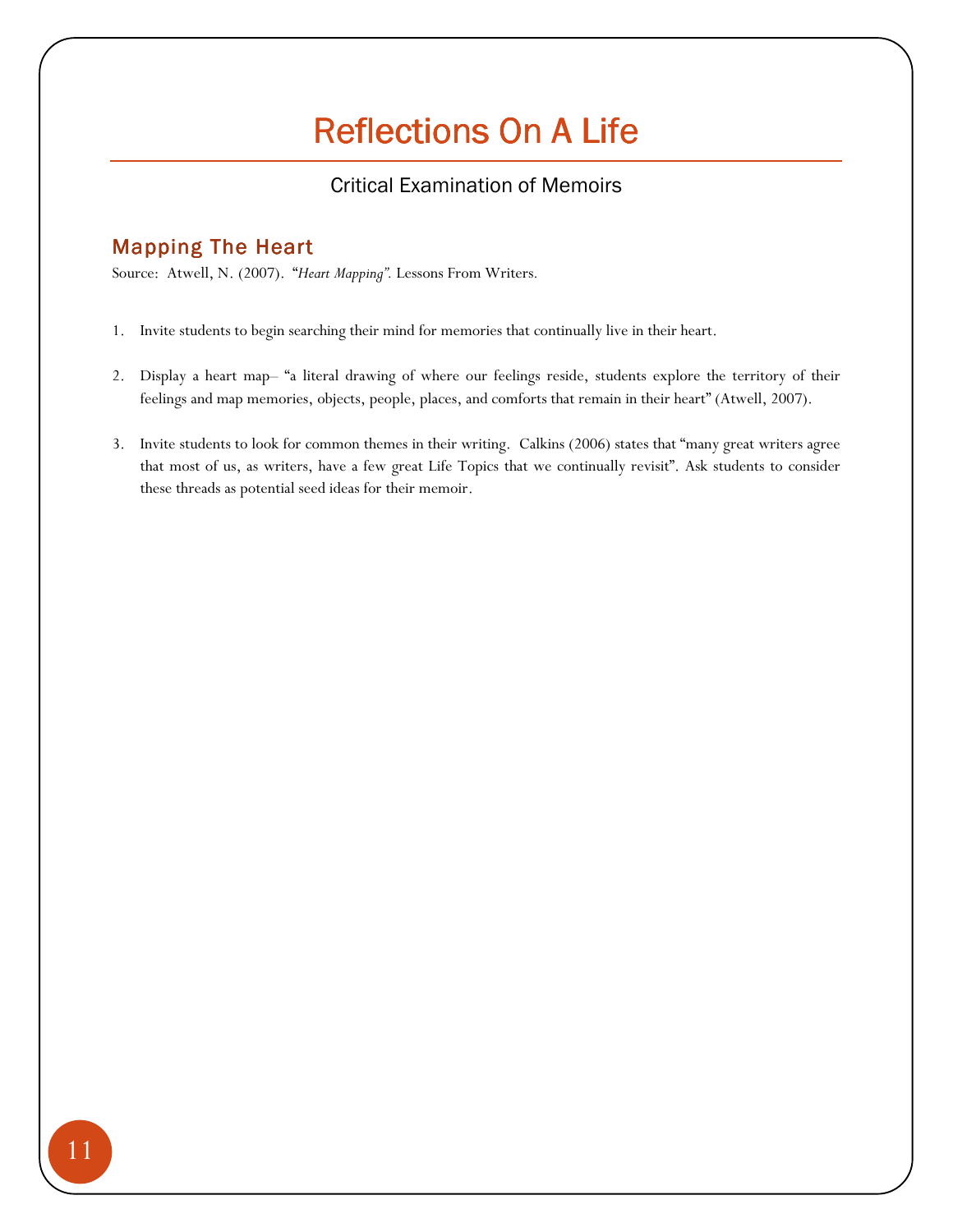### Critical Examination of Memoirs

### Looking Smaller And Deeper

Source: Caulkins, L. (2006). "Writing Small About Big Topics". Memoir: The Art Of Writing Well.

- 1. Introduce the expectation from the students the writing of a memoir with each student choosing what to say and in what form. This can be an anthology of poems, a narrative, a picture book.
- 2. Display a collection of memoirs, representing an array of structures.
- 3. Remind students that Calkins states that "many great writers agree that most of us, as writers, have a few great Life Topics that we continually revisit" (2006). Invite students to consider that Patricia MacLachlan, a mentor author, stories share a common theme – a longing for home.
- 4. Provide students with poems from an anthology such as Childtimes or When I Was Your Age: Original Stories About Growing Up.
- 5. Students, with a partner, discuss the memoir to examine if the author wrote a big Life Topic, and yet wrote small.
- 6. Invite students to again look through their heart maps for potential stories to locate subjects that thread their way through much of what we have written.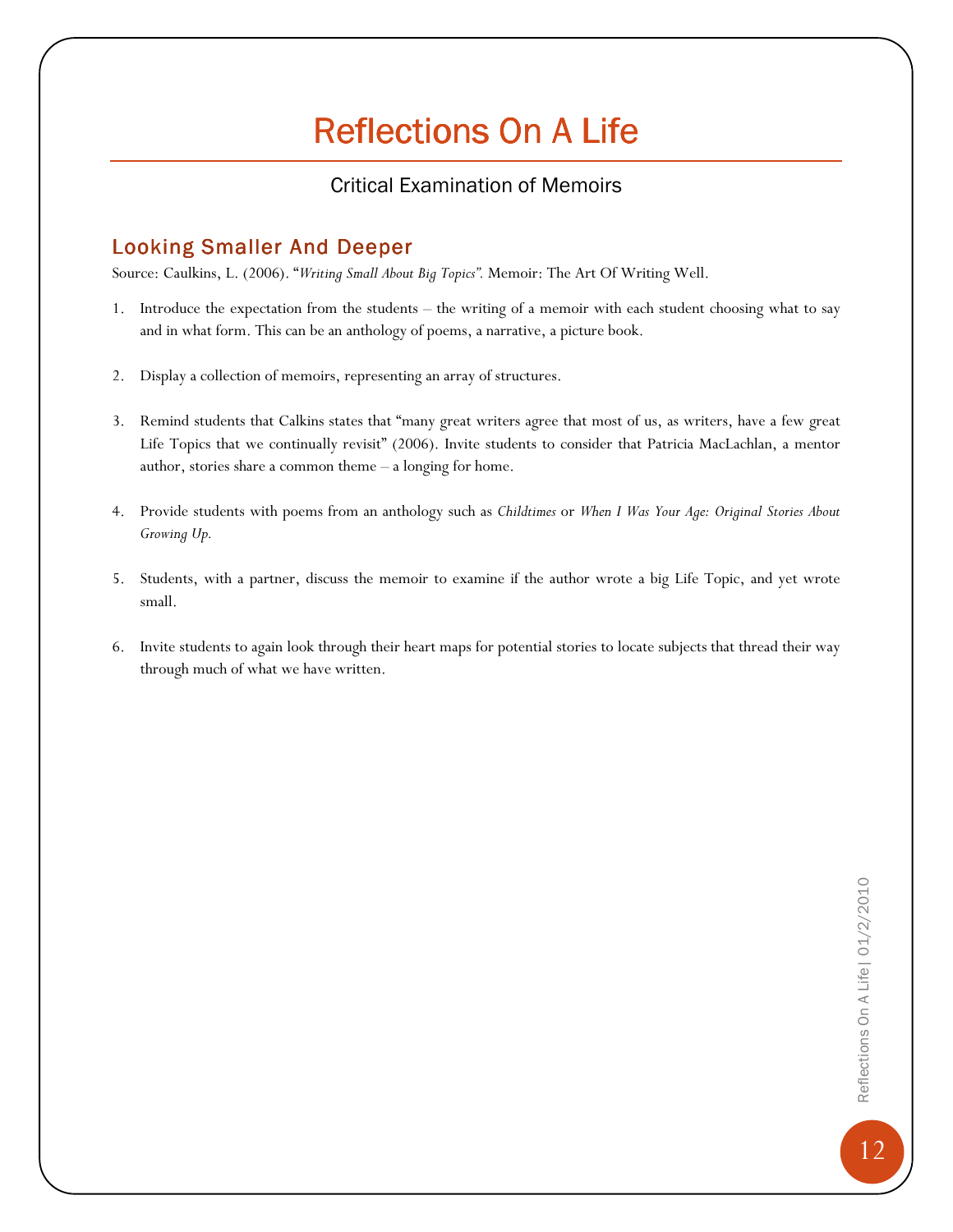### Critical Examination of Memoirs

### Choosing and Developing A Seed Idea

Source: Fletcher, R. and Portalupi, J. (2005). "Starting A Seed Idea", Lessons For The Writer's Notebook- Grades 3-6. Caulkins, L. (2006). "Choosing and Developing A Seed Idea", Memoir: The Art of Writing Well.

- 1. Celebrate students' readiness to select a seed idea and direct their writing towards the development of that idea into a finished memoir.
- 2. Ralph Fletcher, a distinguished author, had a seed idea in his writer's notebook that was related to the harvest moon. Show students the "Harvest Moon" notebook excerpt (Lessons for The Writers Notebook).
- 3. Ralph Fletcher eventually wrote a picture book about the harvest moon. Referring to the notebook excerpt, facilitate a discussion with the following guiding questions:
	- Do you think he used all the entries in the finished book?
	- Some?
	- Which ones do you think he used?
- 4. Listen to Ralph Fletcher talk about developing a seed idea (Audio Segment #4, Lessons for The Writers Notebook).
- 5. Remind students that the goal of the unit will be to write a memoir. Share that developing a seed idea takes time and intense reflection.
- 6. Reflect on Fletcher's strategies for generating and selecting between possible directions for writing.
	- Read entries and mark the ones that light sparks, trying not to disregard any
	- Mark small parts that stand out
	- Reread marked entries, looking for connections and patterns.
	- Categorize the most powerful writing into several possible Life topics
	- Chose one Life Topic and reread the entries on that topic
	- Write an entry, combining various images and ideas related to this seed idea.
- 7. Ask students to think about what the writer has done that they might also do. This requires students to look closely and to think about the larger ideas that a seed idea possesses.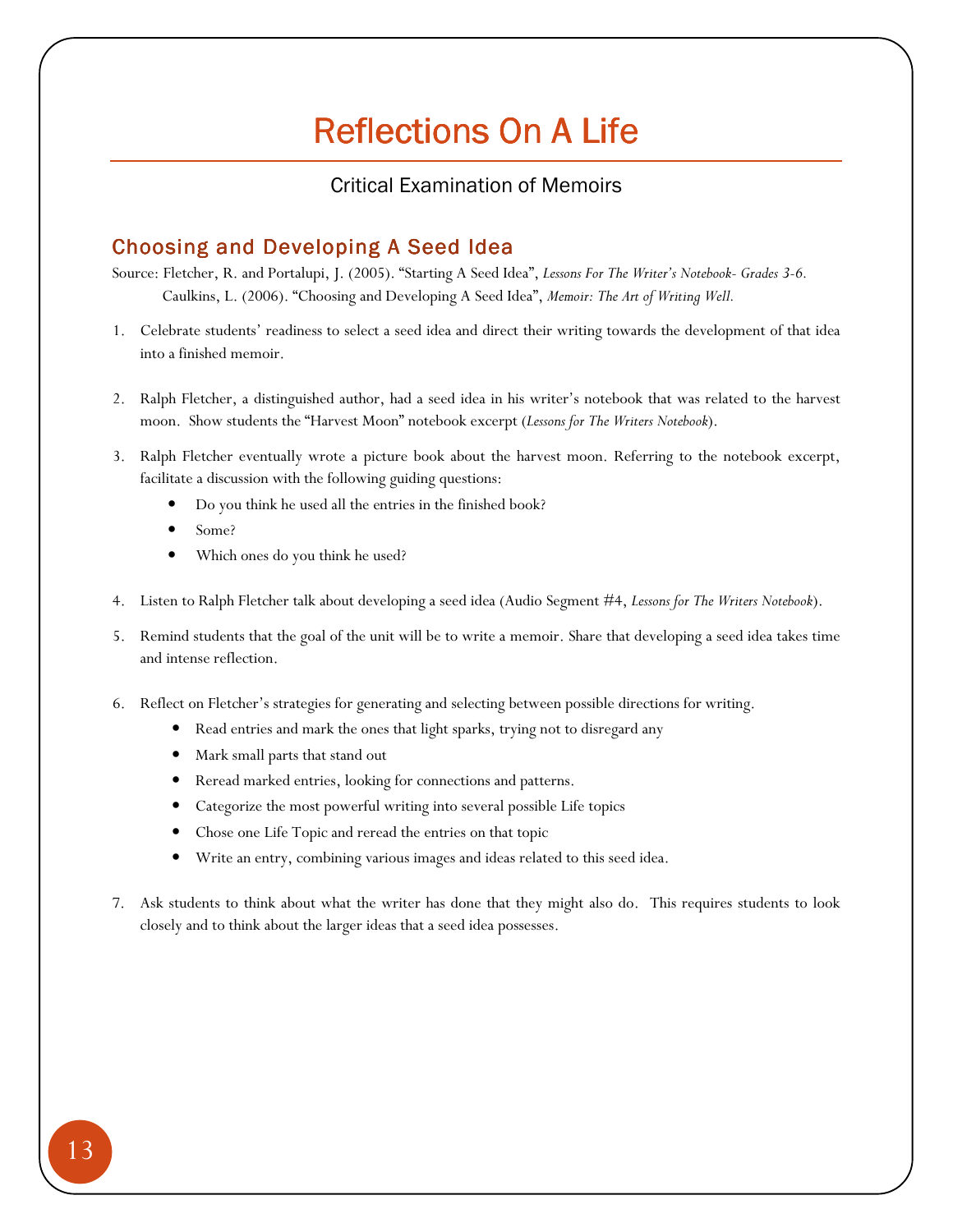### Critical Examination of Memoirs

## Studying Memoir Structures And The Qualities of Successful Memoir

Source: Caulkins, L. (2006). "Studying Memoir Structures", Memoir: The Art of Writing Well. Atwell, N. (2007). "The Rule of So What?". Lessons From Writers. Atwell, N. (2007). "Ineffective and Effective Memoirs.". Lessons From Writers.

- 1. Invite students to examine mentor texts with the lens of the structure of the texts.
- 2. Provide student with exemplars of memoirs written in a variety of structures. Examples could be "Laughter" from The House On Mango Street, "Alone" by Jacqueline Woodson, "Eleven" by Sandra Cisneros, and "Not Enough Emilys" from Hey World, Here I Am by Jean Little.
- 3. After students have had a chance to turn and talk, have students share their observations.
- 4. Invite students to share how the author pushed the story toward finding a meaning and answering the question, So What?".
- 5. Invite students to re-examine the mentor texts with the lens of the structure of the texts.
- 6. After students have had a chance to turn and talk, have students again share their observations.
- 7. Chart some ways to structure a memoir.
- 8. Remind student that they have options in the work they do of structuring, planning, and writing memoir. However, their memoir must contain a "So What?"- a sense of purpose for writing about this topic.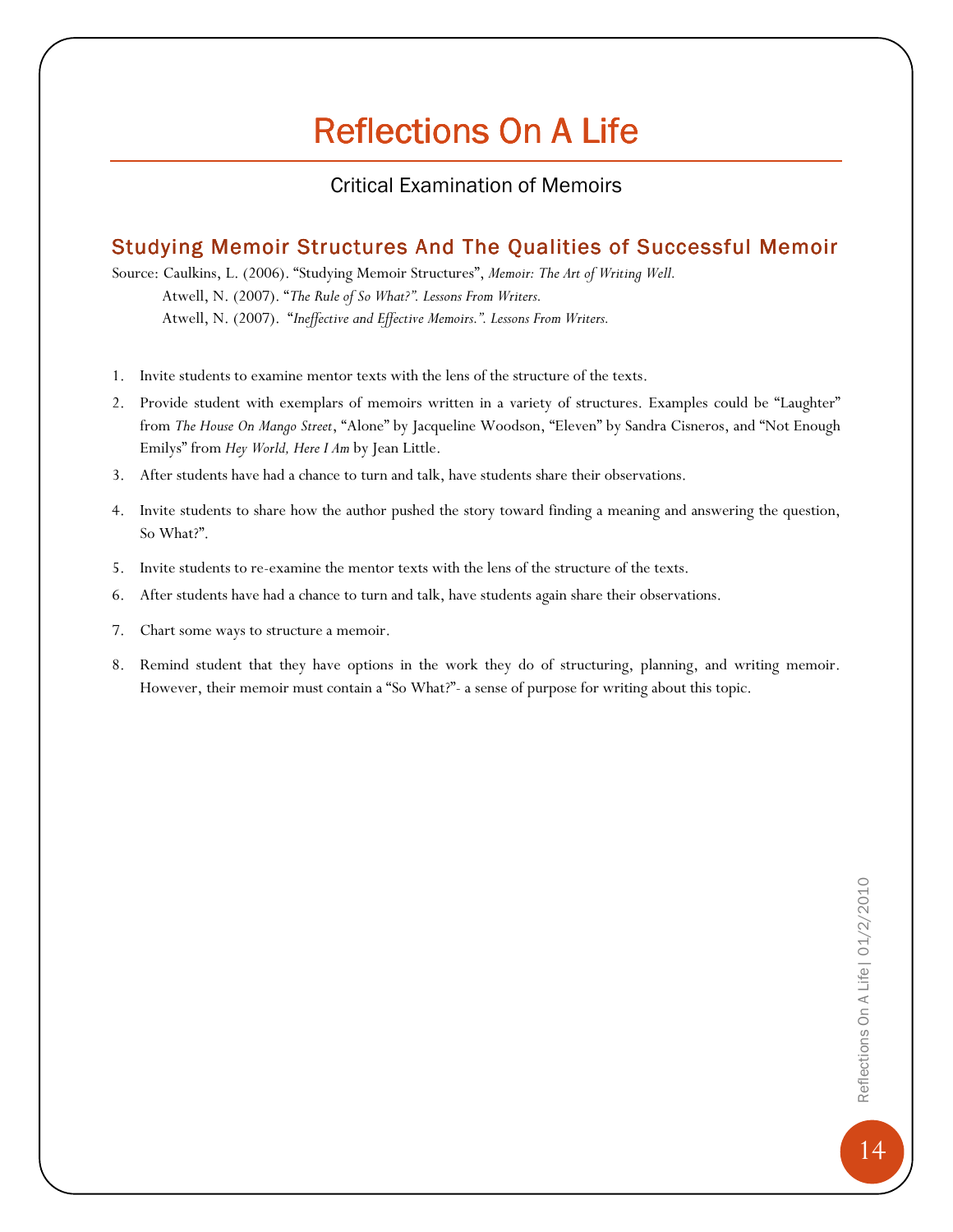## REFLECTIONS ON A LIFE

### Critical Examination of Memoirs

## An Author's Final Celebration

Source: Caulkins, L. (2006). "An Author's Final Celebration". Memoir: The Art Of Writing Well.

#### Preparing For The Event

- 1. Students choose one memoir (if they have written a collection or an anthology) to feature at the celebration.
- 2. As a final step, they should dedicate the memoir to give readers an overview of the memoir.
- 3. Bind a copy of the memoirs to create a class anthology.
- 4. If desired, convert their memoirs into audio interviews like the ones featured in **StoryCorps**. Collect the audio files and house them on a class Web page.
- 5. Have students present their memoirs through brief speeches to peers for practice. Peers can provide additional feedback for continued revision and refinement.
- 6. Use the **Descriptive Memoir Rubric** to evaluate student work.
- 7. After students have finished the memoir writing process, ask them to complete the **Descriptive Memoir Project** Final Reflection for additional confirmation of their new learning.
- 8. Invite parents and other special guests.

#### The Event

- 1. Have students present their memoirs through brief speeches.
- 2. Provide refreshments.
- 3. Celebrate!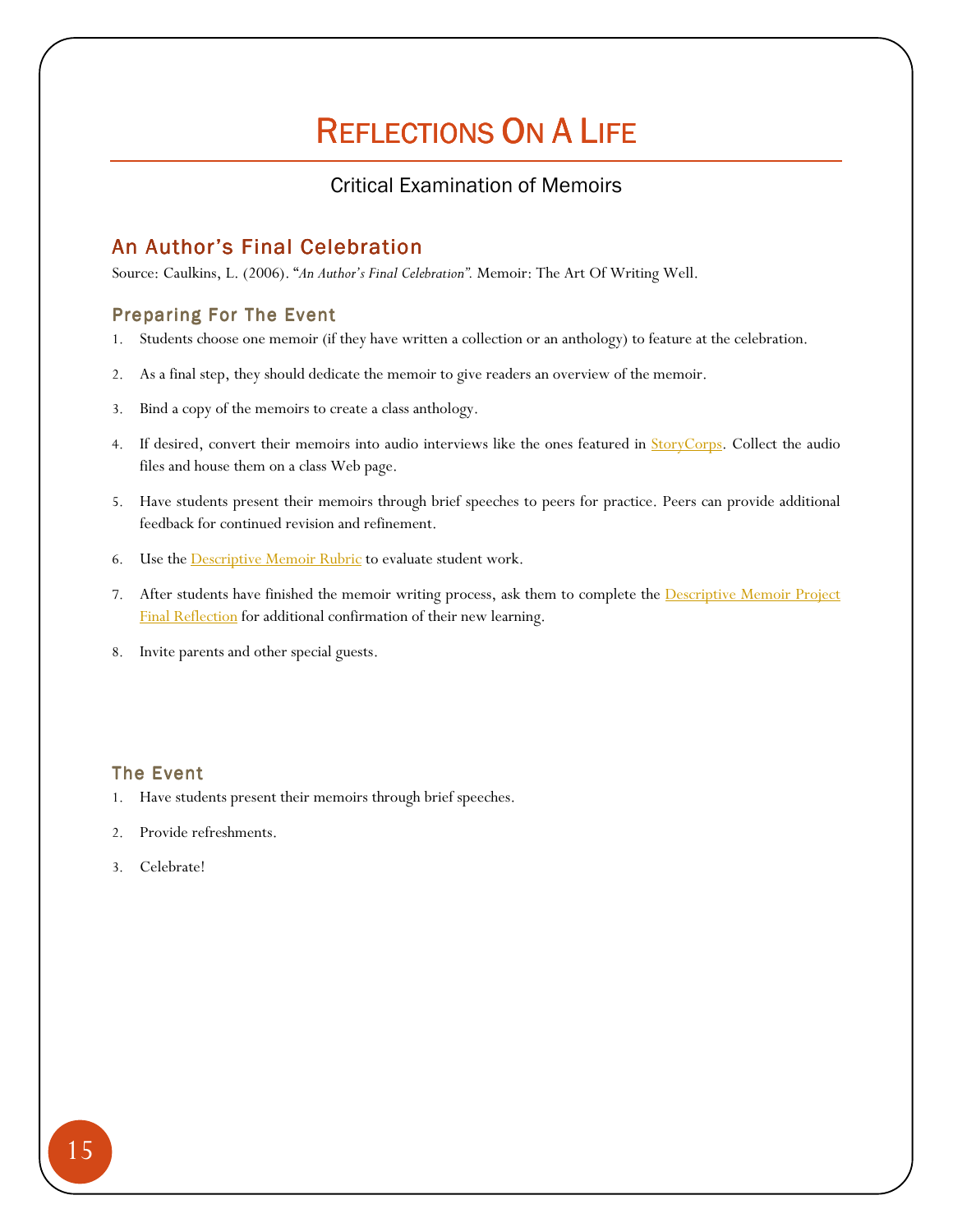## **BIBLIOGRAPHY**

### **Bibliography**

Atwell, Nancie. 1993. In the Middle: Writing, Reading, and Learning with Adolescents. Chicago: Heinemann.

- Atwell, Nancie. 2007. Lessons That Change Writers. Portsmouth NH: Firsthand.
- Bomer, Katherine. 2005. Writing a Life: Teaching Memoir to Sharpen Insight, Shape Meaning—and Triumph Over Tests. Portsmouth, NH: Heinemann.

Calkins, Lucy McCormick. 2001. The Art of Teaching Reading. New York: Addison-Wesley Educational.

-. 1994. The Art of Teaching Writing. Rev. ed. Portsmouth, NH: Heinemann.

Calkins, Lucy McCormick, and colleagues from the Teachers College Reading and Writing Project. 2003. Units of Study for Primary Writing: A Yearlong Curriculum. Portsmouth, NH: Heinemann.

Cisneros, Sandra. 1991. In The House on Mango Street. New York: Random House.

Dillard, Annie. 1990. The Writing Life. New York: Harper Perennial.

———. 1988. An American Childhood. New York: Harper Perennial.

Ehrlich, Amy, ed. 2001. When I Was Your Age: Original Stories About Growing Up. Vol. 1. Cambridge, MA: Candlewick.

Fletcher, Ralph. 2005. Marshfield Dreams. New York: Henry Holt.

-. 1992. "Last Kiss." In What a Writer Needs. Portsmouth, NH: Heinemann.

Gornick, Vivian. 2002. The Situation and the Story: The Art of Personal Narrative. NY, NY: Farrar, Strauss and Giroux.

Graham, Paula. 1999. Speaking of Journals. Honesdale, PA: Boyds Mills.

Greenfield, Eloise. 1992. Childtimes. New York: HarperCollins.

Heard, Georgia. 1998. Awakening the Heart. Portsmouth, NH: Heinemann.

Hopkins, Lee Bennett. 1999. Been to Yesterdays: Poems of a Life. Honesdale, PA: Boyds Mills.